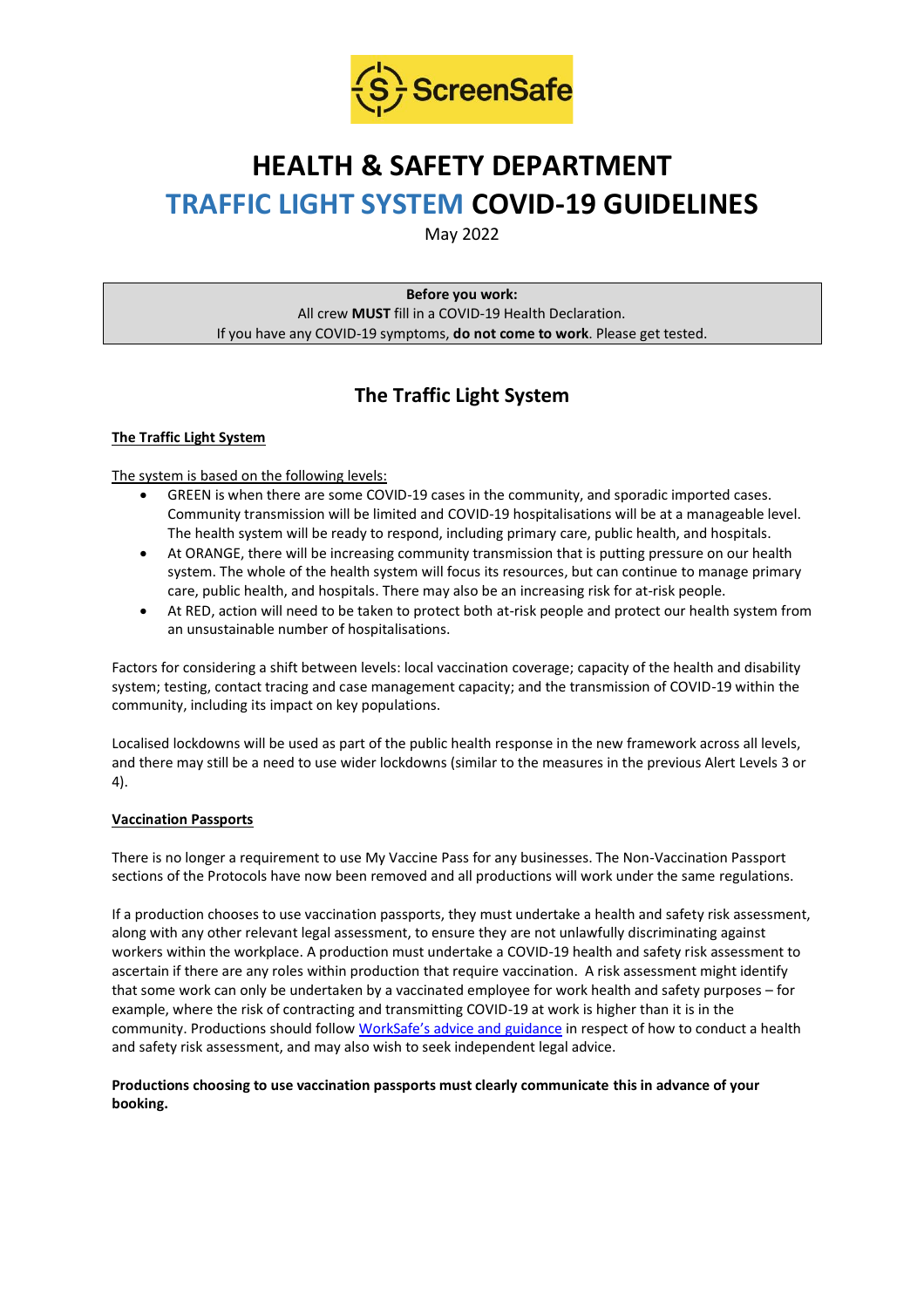|                                         | <b>RED</b>                                       | <b>ORANGE</b>                                    | <b>GREEN</b>               |
|-----------------------------------------|--------------------------------------------------|--------------------------------------------------|----------------------------|
| Expected                                | All scale productions,                           | All scale productions,                           | No restrictions on         |
| productions                             | provided they can work                           | provided they can work                           | production.                |
|                                         | with minimum 1m physical                         | with a recommended 1m                            |                            |
|                                         | distancing requirements                          | physical distancing                              |                            |
|                                         | and strict guidelines in                         | requirement and                                  |                            |
|                                         | regards to Close Proximity                       | appropriate guidelines in                        |                            |
|                                         | work.                                            | regards to Close Proximity                       |                            |
|                                         |                                                  | work.                                            |                            |
| Crew                                    | Crew to work from home                           | Production should facilitate                     | No restrictions.           |
|                                         | where possible.                                  | crew working from home if                        |                            |
|                                         |                                                  | appropriate.                                     |                            |
|                                         | Day players, casuals and                         |                                                  |                            |
|                                         | extras need stringent                            |                                                  |                            |
| Physical                                | screening.<br>Minimum 1m                         | Recommended 1m                                   | No restrictions.           |
| Distancing                              |                                                  |                                                  |                            |
| Personal                                | Face coverings are strongly                      | Face coverings are strongly                      | PPE must be available for  |
| Protective                              | recommended.                                     | recommended.                                     | those who wish to (or who  |
| Equipment                               |                                                  |                                                  | are requested to) use it.  |
|                                         | Face coverings mandatory                         | Face coverings are                               |                            |
|                                         | on flights, public transport,                    | mandatory on flights,                            | Face coverings are         |
|                                         | taxis, retail, public venues,                    | public transport, taxis,                         | mandatory on flights.      |
|                                         | recommended whenever                             | retail and public venues.                        |                            |
|                                         | leaving the house.                               |                                                  |                            |
| <b>Close Proximity</b>                  | Close Proximity work can                         | Close Proximity work can                         | No restrictions.           |
| <b>Work</b>                             | be undertaken with strict                        | be undertaken with                               |                            |
|                                         | PPE & hygiene measures in                        | appropriate and agreed                           | Vigorous hygiene standards |
| Make Up<br>$\qquad \qquad \blacksquare$ | place.                                           | PPE & hygiene measures in                        | to be maintained.          |
| Costume                                 |                                                  | place.                                           |                            |
| <b>Stunts</b>                           | Please refer to the Close                        |                                                  | Crew may be asked to wear  |
| <b>Close Actor</b>                      | Proximity guidelines.                            | Please refer to the Close                        | PPE.                       |
| Interaction                             |                                                  | Proximity guidelines.                            |                            |
| Surveillance                            | Surveillance testing is                          | Surveillance testing should                      | Some productions may       |
| <b>Testing</b>                          | highly recommended.                              | be considered.                                   | wish to utilise regular    |
|                                         |                                                  |                                                  | surveillance testing.      |
| Food / Catering                         | Contactless service only.                        | Contactless service is                           | General food hygiene       |
|                                         |                                                  | recommended.                                     | standards are adhered to.  |
|                                         | Unit/Craft Services should                       |                                                  |                            |
|                                         | be "café-style". Or                              | Unit/Craft Services should                       | Hand washing, sanitiser    |
|                                         | individual snack packages<br>can be prepared and | be "café-style". Or<br>individual snack packages | stations available in all  |
|                                         | handed out.                                      | can be prepared and                              | eating areas.              |
|                                         |                                                  | handed out.                                      |                            |

# **QUICK GUIDE TO THE TRAFFIC LIGHT LEVELS**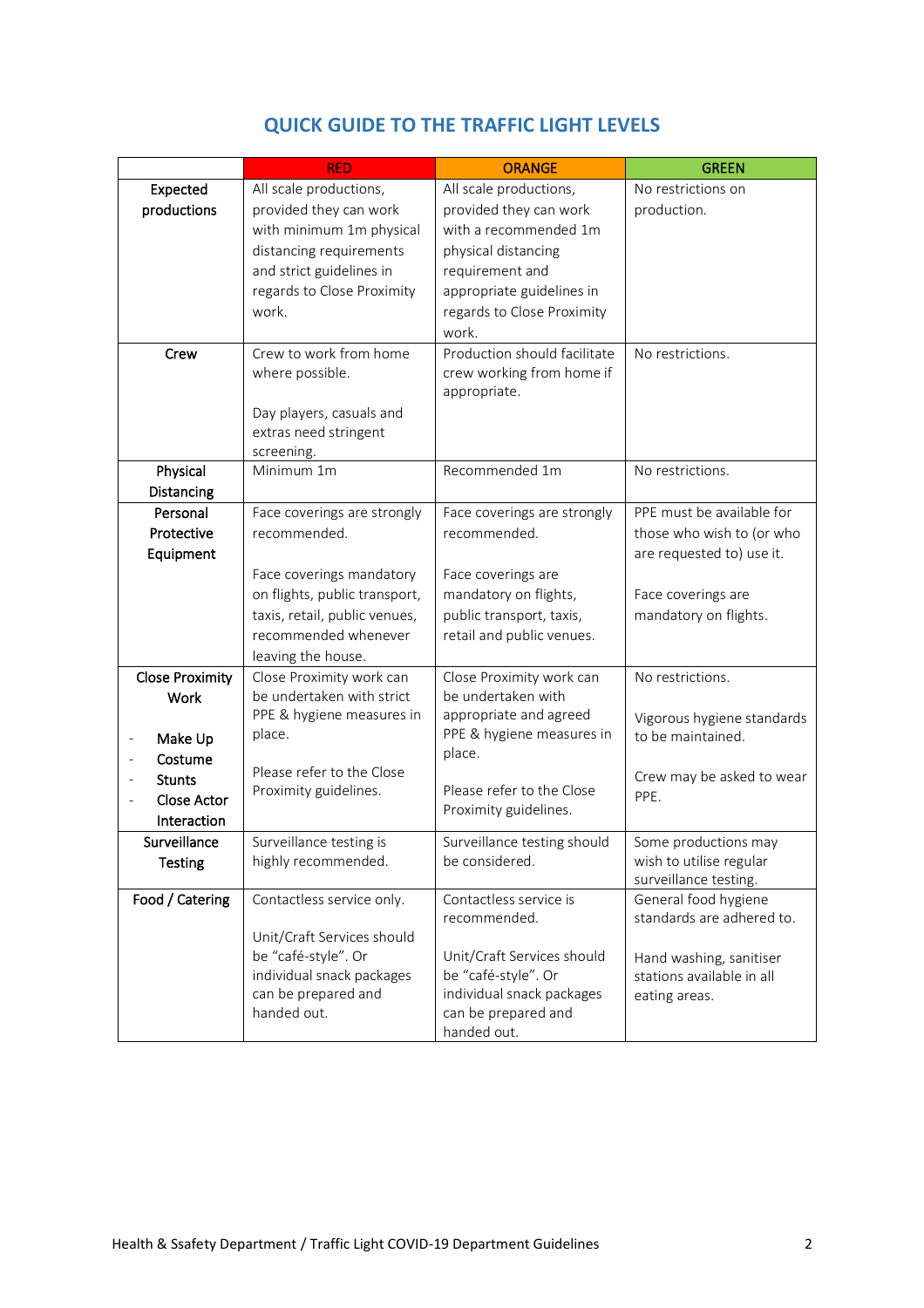# **DEPARTMENT SPECIFIC GUIDANCE – HEALTH & SAFETY DEPARTMENT**

**All Safety Officers should make themselves familiar with all current ScreenSafe, Ministry of Health and WorkSafe COVID-19 guidelines. An in-depth knowledge of ScreenSafe's COVID-19 Standards, Protocols and Department Guidelines will be expected.**

**The below is a guide only and should be applied appropriate to the relevant regional Traffic Light Setting. The higher the Traffic Light level, the stricter adherence. Please consult with your H&S officer if you have any questions or concerns.**

#### **Introduction to Department undertakings:**

- Pre-Production tasks remote
- Pre-Production tasks on site / in office
- Production and distribution of H&S Safety and Covid-19 Protocols/Guidelines
- Crew and cast interactions / communications
- Management/coordination of Health & Safety during pre-production, shoot and wrap.
- Management/coordination of safety crew and equipment
- Liaison with other departments prior to and during production
- Consultation with ScreenSafe, MOH and WorkSafe as required.
- On-Set operation and troubleshooting as required

#### **Department Bubbles**

- Off Set Health & Safety Department bubble (remote preparation).
- Off Set Health & Safety Department bubble (office preparation)
- Off Set Health & Safety Department bubble (rehearsals)
- Off Set Health & Safety Department bubble (site/studio prep)
- On Set Health & Safety Department bubble (Unit/Tech base only)
- On Set Health & Safety Department bubble (Unit/Tech base AND on Set)
- On Set Department HODs/Department Liaison bubble

#### **Contact Tracing:**

- Productions are encouraged to have contact tracing of some sort in place to prevent a wider production outbreak, but it is no longer a Government requirement.
- All crew or approved site visitors must sign a COVID-19 Declaration before starting work or visiting a work site
- If using vaccination passports, production to ensure anyone entering a controlled worksite has a valid and current vaccination passport.
- All entry and exit points should be controlled and monitored.
- All workers should keep a log of non-worksite locations (i.e. stores, etc.) and interactions (meeting suppliers, location owners, etc.) they have during working hours.
- All workers are recommended to keep note of their interactions outside of work hours (whilst on a iob).

#### **Personal Hygiene Requirements and Measures**

- Any worker who feels unwell must not come to work, if unwell at work they must go home.
- If a worker displays any of the symptoms of COVID-19, please call Healthline immediately (0800 358 5453) or your doctor. Production and the Health & Safety Departments must also be notified. And all close contact workers to be identified.
- If a person or persons are confirmed or probable cases of COVID-19, site closure(s) should be considered. This decision should be made on the advice of a public health officials based on information on the extent of the exposure.
- Please wash/sanitise your hands upon arrival at a work site.
- A strict personal hygiene & hand washing/sanitising regime must be observed in line with the ScreenSafe and Ministry of Health guidelines.
- Personal work stations to be cleaned/sanitised each day.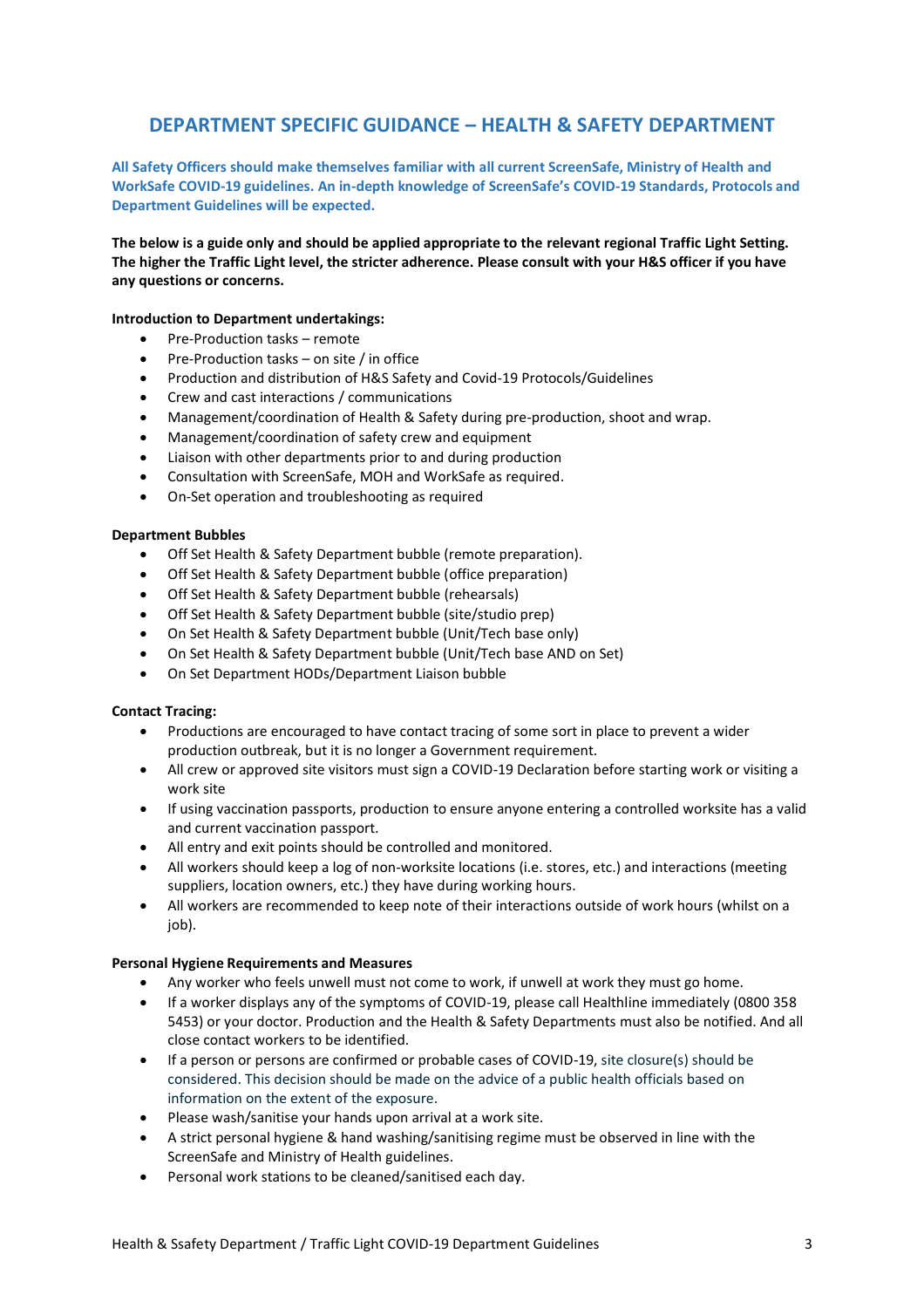- In accordance with Ministry of Health guidelines, PPE (gloves and masks) should be available.
- Within all Traffic Light Settings, face coverings are strongly recommended. And it would be expected that most productions will require them as part of their H&S plan.
- If you choose to wear PPE, the type is up to you and should be based on the level of risk for your business or service, the working proximity, the physical work area, and the length of time people are together.
- Work should only be completed within one metre if it can't otherwise be achieved. The time spent in Close Proximity needs to be kept to a minimum.

# **Work Space Hygiene**

### **On and off set**

- Hand sanitising stations and PPE (gloves, masks) should be readily available at production office/location/studio and outside of communal facilities (ie. Portaloos).
- Laptop/screen/equipment cleaning products should be readily available at production office/location/studio.
- Office equipment to be used only by one person as much as possible (i.e. laptops, printers, scanners, stationery, etc.).
- Common work surfaces in production offices to be cleaned regularly (i.e. door handles, shared photocopiers, taps, light switches, etc.).
- Regular cleaning of computer terminals and phones.
- Regular aeration of office space, open windows when possible. Avoid recycling air.
- Air conditioning should be run on fresh air setting, not on recirculate.
- Sanitise surfaces & mop floors at the end of each day where required.
- Sanitising stations on location available outside of communal facilities (i.e. portaloos).
- Stairs should be used in preference to lifts.
- No visitors to site. Only workers involved in the project to enter any locations or work sites.

#### **Studios and Larger Work Sites**

- If in a studio or other large working facility, discuss the need for bubble/work zone separation within the worksite, and the possibility of separate entry/exit points for departments. Please discuss with studio owner, facilities manager and/or H&S Officer.
- Make sure each allocated work zone has enough room to adhere to physical distancing guidelines.
- No visitors to site. Only workers involved in the project to enter any locations or work sites. Appropriate security measures to be put into place.
- Designate a specific delivery spot for each site. Unless impracticable, all deliveries should be to the gate/main door of the site only.

#### **Kitchen & Catering**

- Stagger lunch where possible and apply physical distancing measures.
- Depending on the current level, consider no open snacks, fruit or shared food.
- Consider lunch box style lunches to be prepared, or where appropriate, subsidy for workers who are required to bring own lunch.
- All communal cutlery & crockery must be sterilised in dishwasher. Compostable cutlery & crockery to be used if sterilisation is not possible.
- Communal kitchen items to be sanitised before & after use.

#### **Toilets, Showers & Drying Rooms**

- Physical distancing rules also apply to the use of shared facilities, including toilets, shower and drying rooms.
- Sanitising stations on location available outside of communal facilities (i.e. portaloos).
- If numbers require then add additional toilet facilities, i.e. portaloos
- Hygiene posters and signage should be clearly visible in shared spaces like kitchens, toilets, entrances and exits, etc.

# **Interaction with Other Departments, Suppliers, Cast & Extras**

**Meetings**

• Health & Safety or inter-departmental meetings to be carried out with physical distancing appropriate to the current Traffic Light level. If possible, particularly if in a confined space, a 10 person limit is recommended. Use of a face covering is strongly recommended.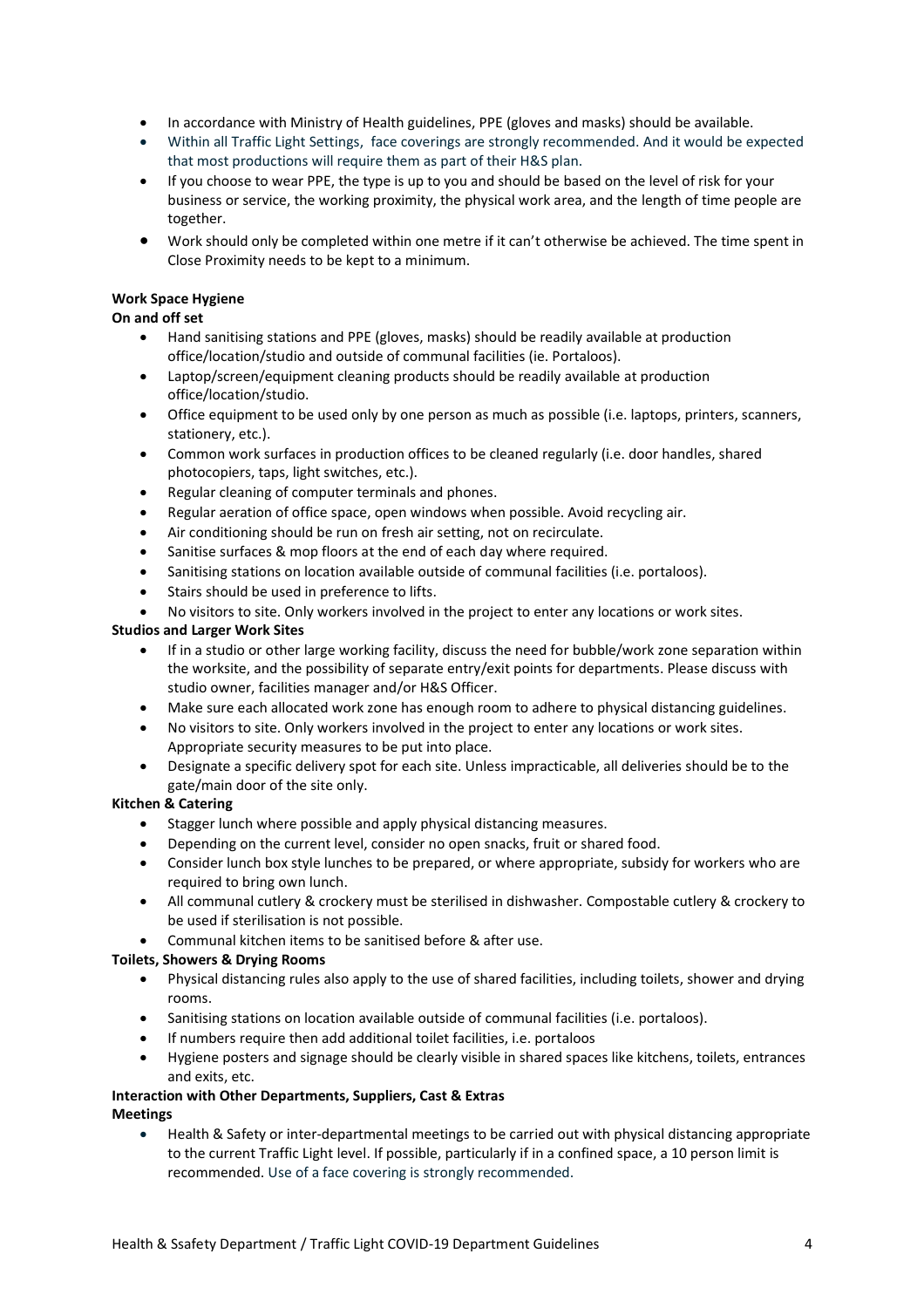- PPE should be available for essential inter-departmental meetings.
- Reduce physical interaction with other departments as far as reasonably practicable.
- Interactions with other crew, cast and public must be as per physical distancing protocols.
- All departmental signatures for Health and Safety or Site Registers to be collected digitally. Or if not possible, to be noted down by a designated worker.

#### **Travel**

- Ride-sharing is not recommended unless you are already in a small and regular work bubble and if physical distancing is maintained. Use of a face covering is strongly recommended.
- Crew who travel together should always be part of the same work bubble.
- No recycling air, clean air fan inlet only, open windows where possible.
- Shared vehicles should not be used outside work.

## **Set Protocol**

- Sets should be treated as closed sets, with essential crew on set only.
- Consult with Production & Location Departments to establish strict protocols for on-site sign in/out protocols, and to ensure all crew and cast have signed a COVID-19 Self Declaration.
- A thorough H&S and COVID-19 briefing must be done at the start of each day and at each location.
- AD's, Location and H&S Departments to monitor numbers on set as well as entry/exit points.
- In the more restrictive Traffic Light levels you may need to create a zone around the camera with only one person within the zone at a time. I.e. DOP/Operator should step away from camera when adjustments needed by 1st/2nd AC or Grip/Sound (though preferably just a 1st AC would be making adiustments)
- For enclosed shooting sets, please ensure regular aeration, open windows when possible. It is recommend that crew are allowed time during the day to get fresh air.

#### **PPE, Testing, etc.**

- Face coverings are strongly recommended. And it would be expected that most productions will require them as part of their H&S plan. They are mandated by the MoH for public facing businesses and work.
- Temperature testing is another tool to have up your sleeve, but some crew or cast may not want this. And it is not something that can currently be enforced. But it could be handy to have in your kit if any crew are feeling unwell.
- Some productions may choose to do surveillance testing of workers. Please familiarise yourself with testing options and discuss requirements and crew privacy concerns with the Producer(s) before implementing.

#### **Equipment**

- Personal kits should be cleaned at the end of each day.
- Medical kits, harnesses and other shared equipment must be regularly cleaned/sanitised.
- Medical kits and fire extinguishers on set: only designated Health & Safety crew to handle this and its contents.
- Distribution of communal equipment (i.e. radios) and/or paperwork to be done via a separate distribution desk on location, with sanitising equipment available prior to pick up.
- Drop off or replacement of radios/batteries/accessories to be in a separate designated area isolated from clean radios. This equipment MUST be sanitised before reuse and distribution.
- No reuse of headsets/mics. New crew member, new headset/mic.
- Radios used whilst shooting (used in vehicles) should be returned to the AD van and sanitised prior to reuse.

# **Cast**

- COVID-19 information to be distributed to cast prior to their arrival on set.
- All cast must fill in a COVID-19 Health Declaration prior to work.
- Face masks/coverings and PPE shall be made available to all cast.
- Cast may be asked to use a face covering whenever practicable. Some productions may require this as part of their H&S plan.
- All cast to wash/sanitise hands on arrival at location/studio
- A COVID-19 induction and health check on arrival by a competent person, i.e., registered nurse, paramedic or the safety officer.
- Whenever possible, a specific cast area must be set up with physical distancing observed.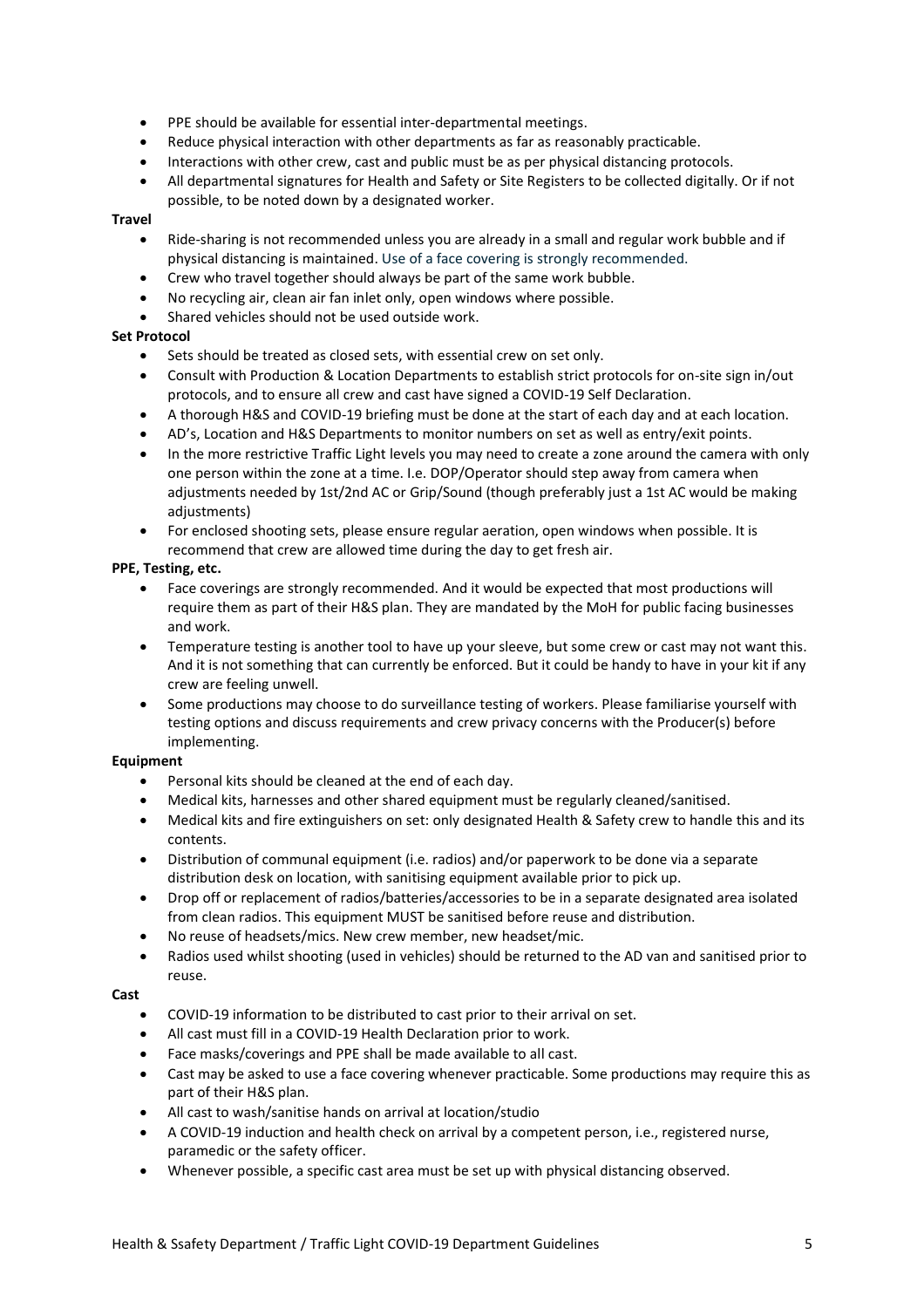- Whenever possible, one AD or Production person should be assigned to key cast and another AD assigned to extras/stunts/additional cast.
- Personal bags or items should be left in the cast/costume/make up area.
- Each cast member may want a water proof wet bags for their personal items to travel to set. Only 3rd AD or cast to carry this, and only cast member is to put things in & take things out.
- No phones on set, no one else to handle cast personal belongings.
- Disposable Cast water bottles are recommended. Cast to handle their own food no double handling.
- Ads/Production crew to sign in/out cast at the start and end of the working day. Contactless is preferred so you should consider using electronic systems if practicable.

## **Close Proximity Bubbles**

*Close proximity tasks (0-1metre) introduces a higher risk and PCBU's must eliminate or minimize this increased risk by applying the appropriate control measures.* 

- Close contact scenes with less than a metre physical distance (a Close Proximity Environment) must only be done after thorough discussion and mutual agreements with producer, Cast/Agent and other affected departments (H&S, Make Up, etc.).
- *For specific guidance around intimacy scenes (kissing, etc.) please discuss well in advance with your Health & Safety Officer.*
- For some productions longer-term Close Proximity Bubbles might be created to avoid contact with other bubbles (i.e. key Cast, their Make Up Artist, Costume Standby and/or PA/Driver).
- Communication must be clear about who is in the Close Proximity Bubble.
- The Close Proximity Bubble size must be kept to minimum, ideally less than 3. No more than 10 people.
- Time spent in Close Proximity should be limited to the absolute minimum necessary time.
- While in a Close Proximity Bubble, contact with other bubbles should be kept to an absolute minimum. The crew member should also consider the extent and impact this may have on their family and social life.
- Cast's individual comfort levels must be taken into account and there must be no coercion. Consent must be gained for each and every scene of an intimate/close nature. Cast must never be required to perform intimate or close action they are not comfortable with.
- The emphasis is on transparency and communication. Performers will get scripts and information regarding the intimate/close scenes well in advance of rehearsals and shooting. They need to know the level of intimacy/physical action required in detail and the length of time expected to be in close/intimate proximity.
- Cast will be given adequate time to consult privately with their agent prior to agreeing to the scene. Nothing should be last minute.
- Close Environment scene details shall be re-confirmed prior to blocking/filming and Cast and crew comfort levels re-assessed.
- Crew working in a Close Proximity Bubble should wear appropriate PPE if requested or recommended.
- Use of a face covering is strongly recommended.
- If you choose to wear PPE, the type is up to you and should be based on the level of risk for your business or service, the working proximity, the physical work area, and the length of time people are together.
- Work should only be completed within one metre if it can't otherwise be achieved. The time spent in Close Proximity needs to be kept to a minimum. At all other times, a one-meter distance should be maintained.
- *Please familiarise yourself with the Close Proximity and Scene Specific Guidance sections of the ScreenSafe Covid-19 Protocols.*

#### **Extras**

- Extras are often day-players who cannot be expected to have as much filming experience as most crew. Neither will they always be aware of the strict hygiene and safety measures put in place to keep our industry working during this pandemic.
- Due to the extended social bubble an extra has outside a production, minimise or avoid using extras and day-players as much as possible.
- For longer productions, it is recommended that you establish a pool of regular, trusted extras.